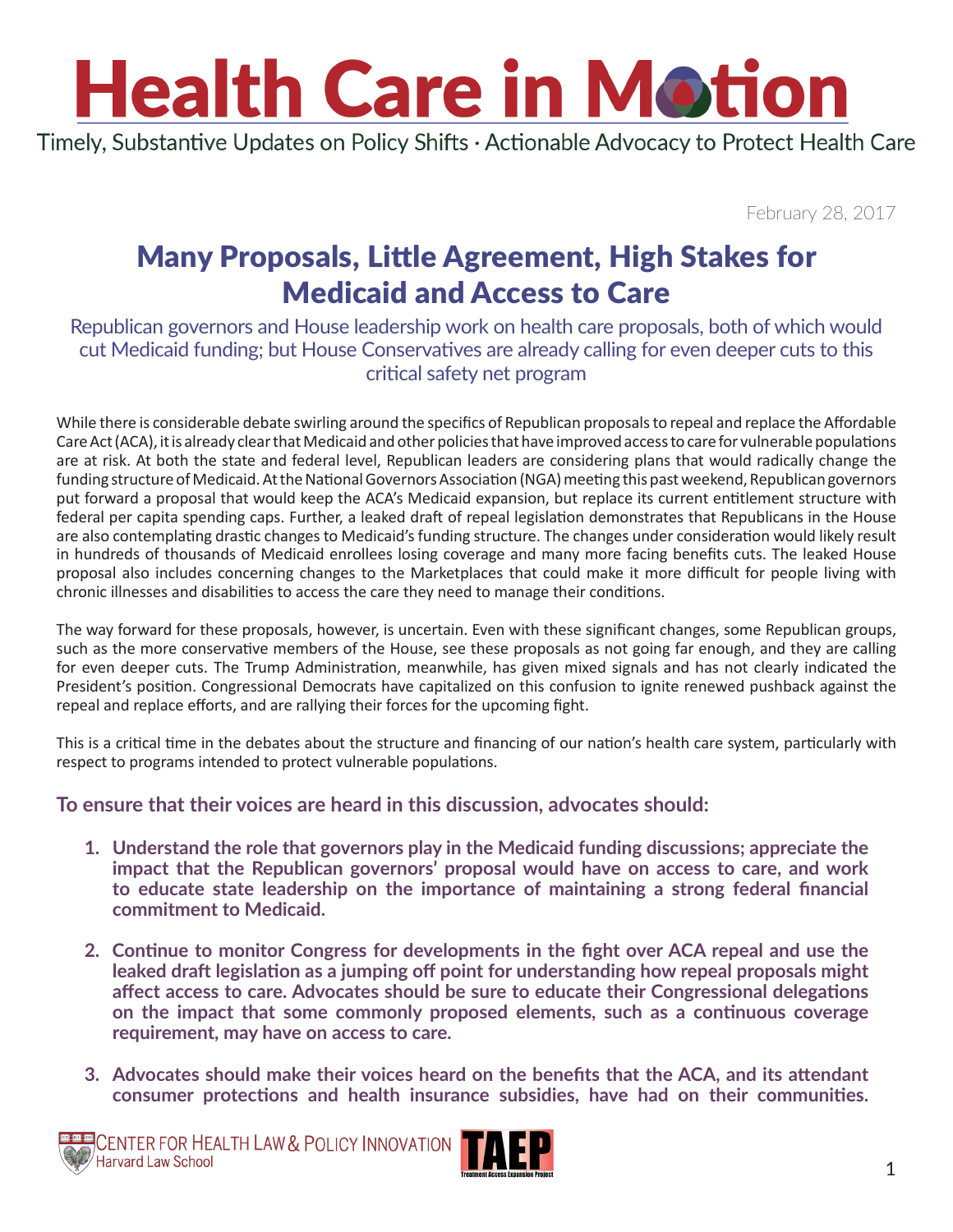**Advocates should stress the impact that removing those access to care gains could have on individuals living with chronic illnesses and disabilities. Advocates should be mindful that this is a critical window of opportunity to make their perspectives heard on the access to care gains realized over the last several years, before a legislative proposal is finalized.** 

#### **Republican Governors Propose Changes to Medicaid Funding that Could Undermine Access to Care**

Over the weekend of February 25, governors from around the country gathered at the annual NGA meeting. Although the focus of this meeting was not exclusively health care, this topic was front and center throughout the weekend. Tensions arose in particular between Democratic and Republican governors as Republican governors unveiled a [proposal](https://cdn2.vox-cdn.com/uploads/chorus_asset/file/8045721/Medicaid_Reform_Proposal_-_DRAFT_to_Govs_022417.0.pdf) to overhaul Medicaid by dramatically changing its funding structure.

The Republican governors' proposal would shift Medicaid from an open ended federal entitlement program, in which the federal government must match state spending, to a program designed by each state within a pre-set financial limit, here a per capita cap. Under the proposal, states would be given the authority to control their Medicaid enrollment and eligibility in order to address costs, and could use new benefit designs such as work requirements and premiums.

While this proposal does not embrace block grants, a potential funding mechanism popular among more conservative House Republicans, the use of per capita caps is [alarming for proponents of access to care](http://www.cbpp.org/research/health/medicaid-per-capita-cap-would-shift-costs-and-risks-to-states-and-harm-millions-of). Per capita caps can be especially problematic for higher cost individuals, such as those living with chronic illnesses and disabilities, because it puts a ceiling on the federal contribution towards each individual's health care costs. This means that states would be responsible for all costs above the per-beneficiary cap, which may be challenging in states with tight budgets. Per capita caps are unlikely to reflect health care cost growth, the increases of costs as baby boomers continue to age, as well as any unexpected increases in Medicaid per beneficiary costs such as new diseases or outbreaks such as Zika. Allowing states to cut eligibility is also problematic because it will significantly restrict access to this needed safety net health care system. It is also unclear whether the per capita caps would be based upon current spending, which would enshrine the [disparities in funding](http://kff.org/medicaid/state-indicator/medicaid-spending-per-enrollee/?currentTimeframe=0&sortModel=%7B%22colId%22:%22Total%22,%22sort%22:%22desc%22%7D) between the different state Medicaid programs permanently.

This proposal is spearheaded by Governor Kasich (R-OH) and it is supported by many Republican governors from states that expanded Medicaid, such as Arizona, Nevada, and Michigan. The motivation behind this proposal was likely a desire to protect Medicaid expansion in these states while trading future federal funding for state flexibility.

In past battles over Medicaid financing, strong opposition by Governors, including then [Governor George Bush,](https://www.c-span.org/video/?c4620471/governor-george-w-bush-opposes-medicaid-per-capita-caps&utm_content=buffer4f3cc&utm_medium=social&utm_source=twitter.com&utm_campaign=buffer) halted proposals to switch Medicaid from entitlement funding to per capita caps. Because of their unique role in overseeing the state side of Medicaid, governors, particularly Republican governors, would be strong allies for preventing Congress from undermining Medicaid funding. As a result of their critical role in Medicaid discussions, it is vital to educate governors on the impact that any move away from an entitlement funding structure would have on their constituents, including those living with chronic illnesses and disabilities.

Advocates should focus on educating their governors about the importance of Medicaid in their state, including its impact on health care jobs, and emphasize the potential impact per capita caps could have on vulnerable individuals who depend on Medicaid. In particular advocates should remind their governors about the NGA's [request to Congress](http://democraticleader.house.gov/wp-content/uploads/2017/01/National-Governors-Association-Letter.pdf) that "Congress continue to maintain a meaningful federal role in this partnership" to support Medicaid, and that it "does not shift costs to states." Advocates should also educate their governors on the current successes of their Medicaid programs, such as any innovative programs that would lose funding under a per capita cap. Advocates with Democratic governors should not rest easy, despite Democratic governors' [strong opposition](https://democraticgovernors.org/democratic-governors-to-congress-dont-shift-medicaid-costs-to-states/) to per capita caps or block grants. Rather, in these states, advocates should continue to reinforce their governor's position and promote the importance of preserving Medicaid's entitlement



CENTER FOR HEALTH LAW & POLICY INNOVATION

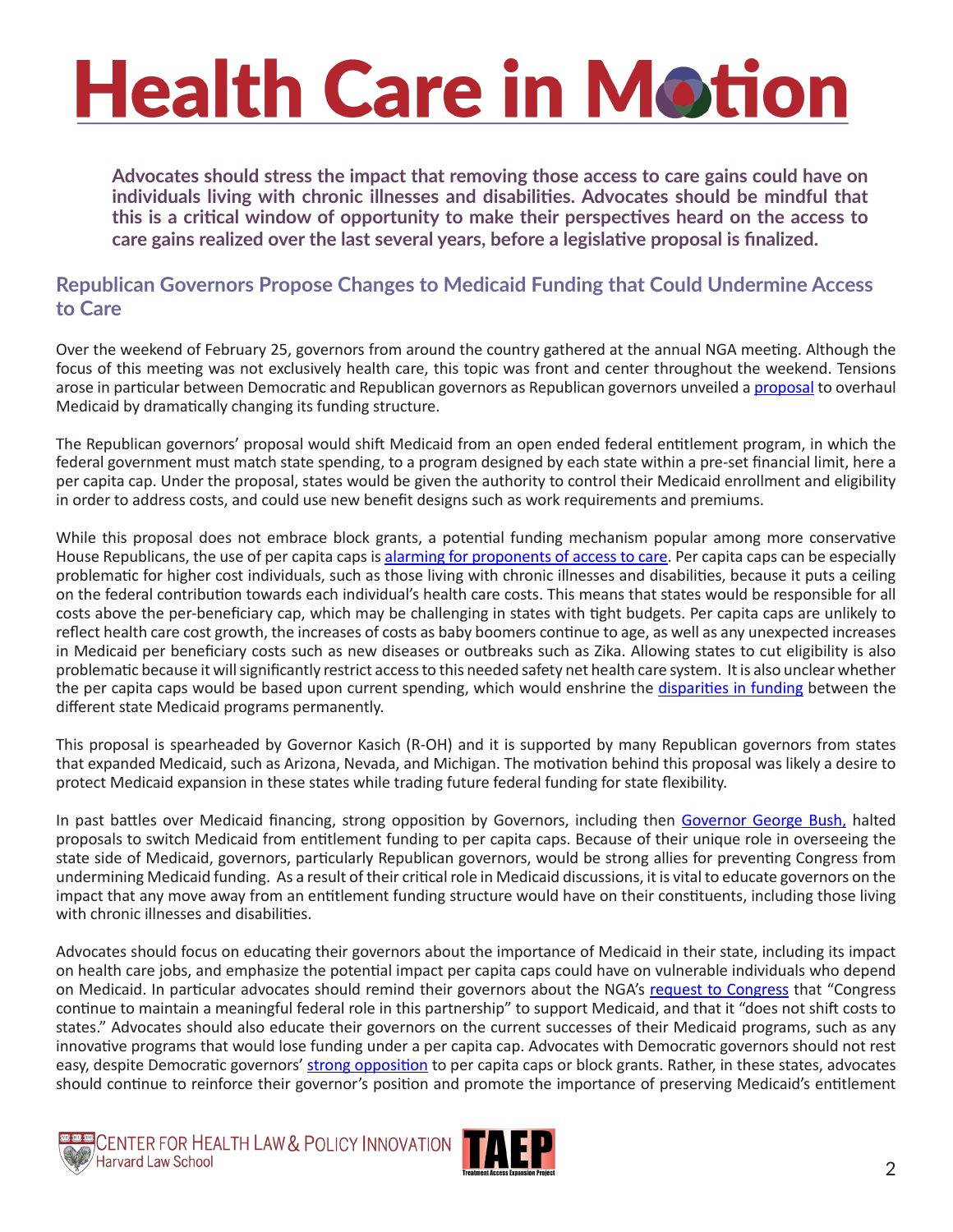structure when it comes to access to care.

#### **As Early Drafts Leak, Congressional Republicans Remain Sharply Divided Over Plans to Repeal and Replace the ACA**

As of February 28, 2017, no ACA repeal legislation has been formally introduced, and it appears that Congressional Republicans remain far from consensus. On the afternoon of Friday, February 24, however, a [draft](http://www.politico.com/f/?id=0000015a-70de-d2c6-a7db-78ff707e0000) of a House Republican repeal bill was leaked (the "Leaked Draft"). While this Leaked Draft has already been criticized as not going far enough for some Congressional conservatives, it does represent the most detailed picture yet to emerge from the Republican repeal and replace effort.

The Leaked Draft raises significant concerns for advocates fighting to protect access to care through both the ACA's Marketplaces and state Medicaid programs. The Leaked Draft undermines the ACA by undoing the individual mandate, significantly altering the operation of the ACA's Marketplaces, and eliminating taxes that currently fund subsidies that are critical to low income populations. Under the framework of the Leaked Draft, individuals would get tax credits to subsidize purchase of health care insurance, with the amount of the subsidy based on age rather than income, as is the case under the ACA's current structure. For example, all individuals under age 30 would receive \$2,000 to help subsidize health insurance, regardless of income level. Unfortunately, because these credits are not scaled to income, many lower income individuals will find it challenging if not impossible to find meaningful coverage for the amount of these subsidies. This is especially problematic for lower income people living with chronic illnesses and disabilities who must purchase robust coverage, as opposed to cheaper catastrophic care plans, in order to have meaningful access to treatments and services to manage their conditions.

In an effort to support individuals with high health costs, the Leaked Draft provides states with funds to create high-risk pools for some people with pre-existing conditions. Although the \$100 billion in "state innovation grants" could help subsidize some vulnerable individuals, [past experience](http://kff.org/health-reform/issue-brief/high-risk-pools-for-uninsurable-individuals/) with high risk pools has shown that [they do not work](http://www.commonwealthfund.org/~/media/files/publications/issue-brief/2014/dec/1792_hall_highrisk_pools.pdf). They are prohibitively expensive to administer, the coverage is too costly for consumers, and the benefits they offer are poor compared to other plans. The high risk pools in this proposal are not an adequate tradeoff for eliminating many of the ACA's important consumer protections that allow individuals living with chronic illnesses and disabilities to participate in the broader Marketplaces.

Additionally, this proposal replaces the ACA's prohibition against health underwriting with a continuous coverage provision, which penalizes people living with long term conditions.Such continuous coverage requirements are problematic for vulnerable populations, because if an individual's coverage lapses for whatever reason, such as loss of employment, he or she will then face higher premiums when they reenter the insurance market. The Leaked Draft allows insurers to charge 30% more for an individual living with a pre-existing condition if that person experiences a lapse in coverage.

The proposal also raises significant concerns around access to care under state Medicaid programs. Most importantly, the Leaked Draft would eliminate Medicaid expansion by 2020. While states could opt to continue to provide Medicaid to the expanded eligibility groups after that date, they would bear much more of the financial burden of that expansion, as they would no longer receive enhanced federal reimbursement for this population. The proposal also significantly curtails Medicaid spending by doing away with the entitlement structure and replacing it with per capita caps. As discussed above, per capita caps are especially problematic for vulnerable individuals, such as those living with chronic illnesses and disabilities, because they result in financial pressures on the states to cut eligibility and benefits.

Even with these changes, the Leaked Draft does not go far enough for some Congressional Republicans. Leaders of the House Freedom Caucus and the Republican Study Committee, two of the more conservative groups in Congress, have made it clear that they oppose the Leaked Draft, with Senator Rand Paul (R-KY) dubbing the proposal "Obamacare lite." Specific points of contention include the size of the age-adjusted tax credits and the level of the per-capita state Medicaid caps.